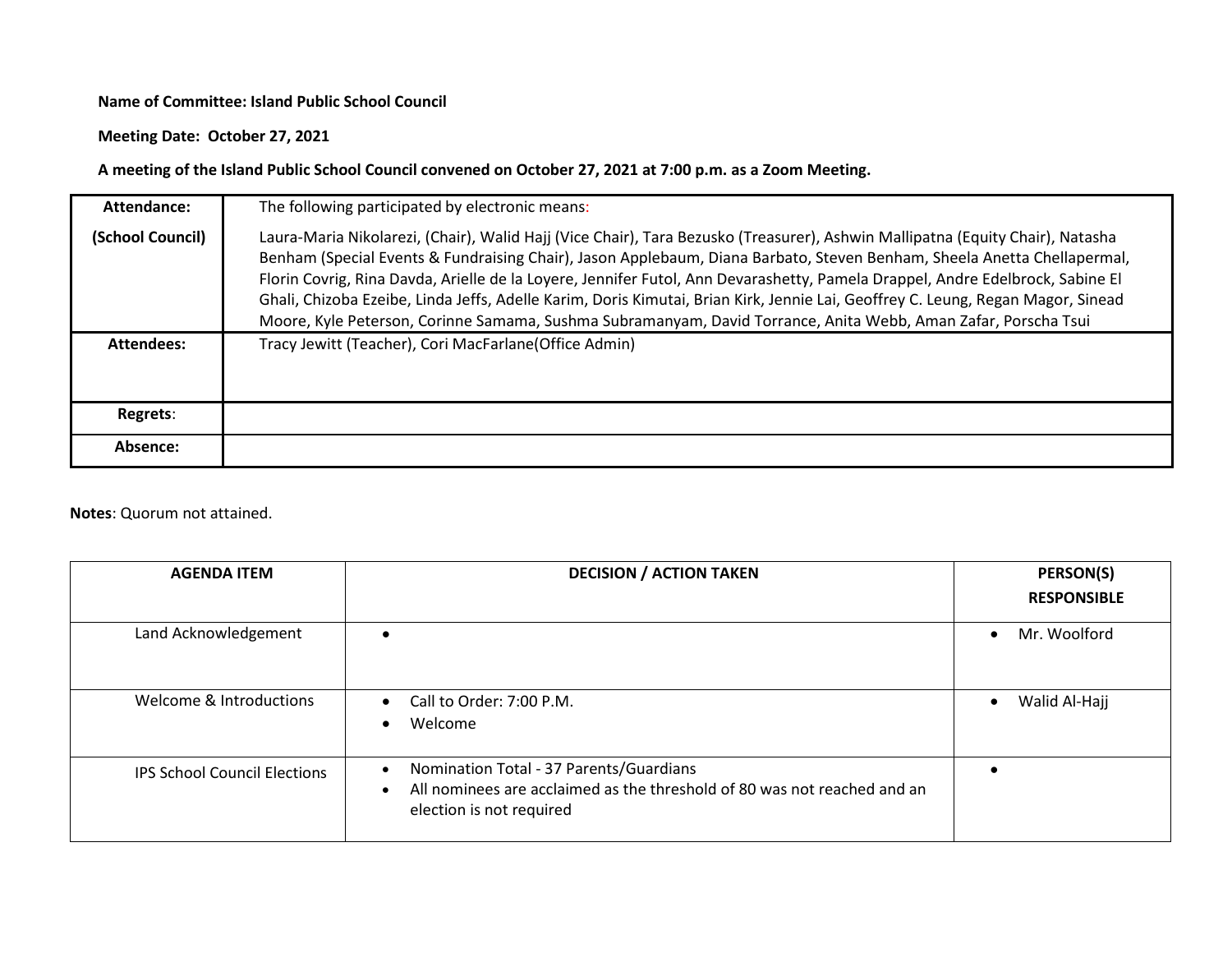|                    | Next steps: New School Council members will meet for the election of the Chair, |                |
|--------------------|---------------------------------------------------------------------------------|----------------|
|                    | Vice-Chair, Secretary, Treasurer and Sub-Committee Chairs                       |                |
|                    |                                                                                 |                |
|                    |                                                                                 |                |
| Principal's Report | Welcome Back Virtual Assembly                                                   | Scott Woolford |
|                    | Health and Safety @ school                                                      |                |
|                    | exit / entry doors<br>$\circ$                                                   |                |
|                    | heath screening station<br>$\circ$                                              |                |
|                    | hand sanitizer stations<br>$\circ$                                              |                |
|                    | COVID-19 screening posters<br>$\circ$                                           |                |
|                    | TDSB Help Stop Covid poster<br>$\circ$                                          |                |
|                    | Walk flow marked on floor with arrows<br>$\circ$                                |                |
|                    | Classroom floors sectioned off into zones for cohorts<br>$\circ$                |                |
|                    | Outdoor classrooms and spaces<br>$\circ$                                        |                |
|                    | Max occupancy of 1 for washrooms<br>$\circ$                                     |                |
|                    | designated health and Wellness room<br>$\circ$                                  |                |
|                    | Heating and ventilation HVAC system<br>$\circ$                                  |                |
|                    | Water bottle filling stations<br>$\circ$                                        |                |
|                    |                                                                                 |                |
|                    | Masks and personal Protective Equipment (PPE)                                   |                |
|                    | All staff/students wear masks<br>$\circ$                                        |                |
|                    | Handwashing signs<br>$\circ$                                                    |                |
|                    | PPE on hand<br>$\circ$                                                          |                |
|                    | <b>Physical Distancing</b><br>$\bullet$                                         |                |
|                    | physical distancing stickers on floors in hallways & classrooms<br>$\circ$      |                |
|                    | physical distancing markers outside on pavement<br>$\circ$                      |                |
|                    | library space to be used to promote physical distancing<br>$\circ$              |                |
|                    | classroom tables sectioned off with tape<br>$\circ$                             |                |
|                    | play areas outside sectioned off for cohorts<br>$\circ$                         |                |
|                    | City-side students health screened at ferry docks; Island-side<br>$\circ$       |                |
|                    | students health screened at Island ferry docks                                  |                |
|                    |                                                                                 |                |
|                    | Managing Students and Staff who become III while at School                      |                |
|                    | designated wellness room with PPE                                               |                |
|                    | Health Screening & Attendance                                                   |                |
|                    | screening station and questionnaires available<br>$\bullet$                     |                |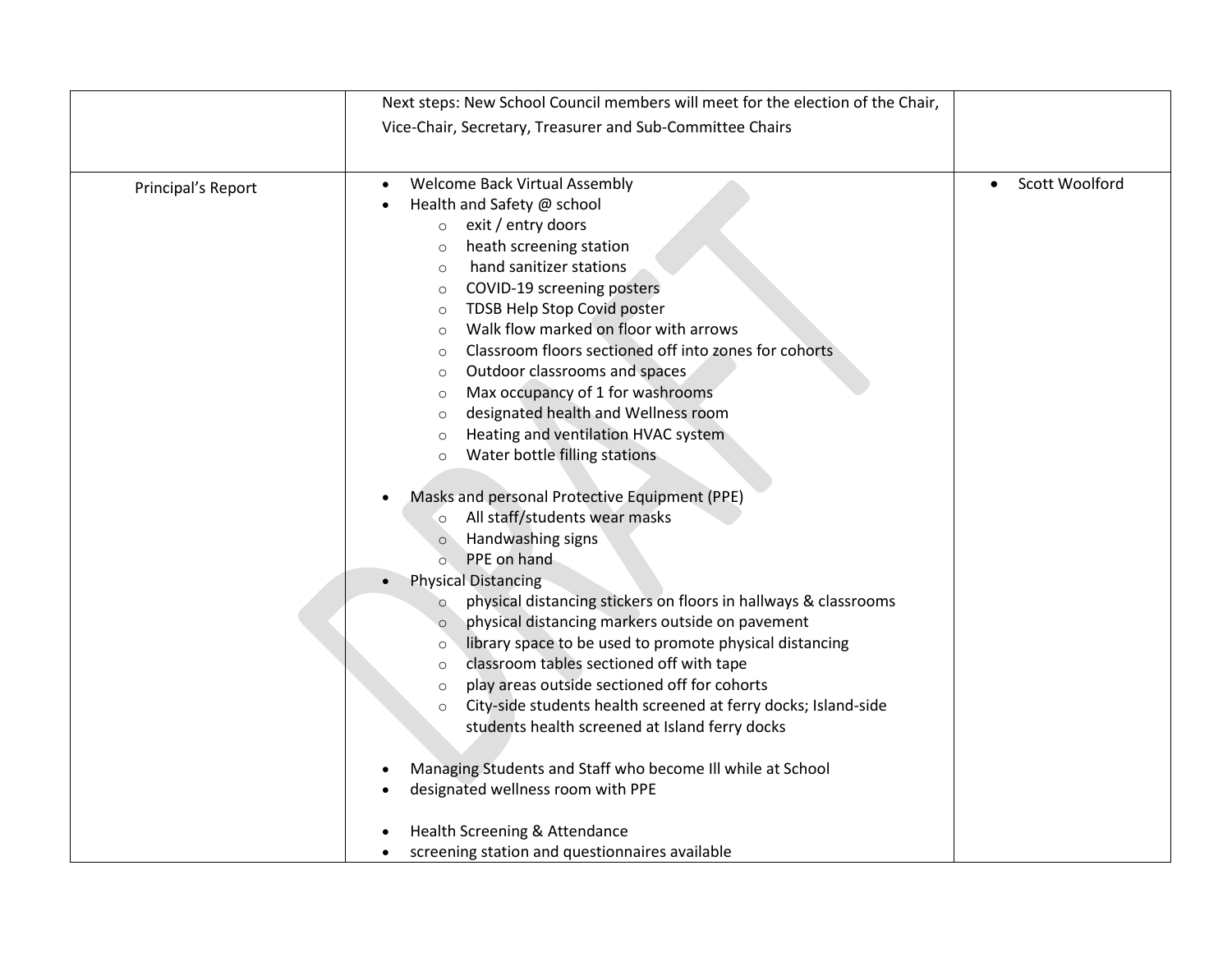|           | Hand Hygiene and Respiratory Etiquette                                          |  |
|-----------|---------------------------------------------------------------------------------|--|
|           | hand washing posters                                                            |  |
| $\bullet$ | supplies monitored                                                              |  |
|           |                                                                                 |  |
| $\bullet$ | Heating Ventilation and Air Conditioning (HVAC) and Air Circulation             |  |
|           | HEPA Filter in each classroom/office areas                                      |  |
| $\bullet$ | windows open                                                                    |  |
|           | outdoor classes                                                                 |  |
|           | HVAC system utilized outside fresh air; turned on 2 hours before school; 1      |  |
|           | hour after school                                                               |  |
|           |                                                                                 |  |
| $\bullet$ | Partnership with Women's College Hospital                                       |  |
|           | <b>PCR Test Kits</b>                                                            |  |
|           | If become ill while at school - PCR kit will be sent home with student          |  |
|           | Confidential results can be emailed to the Principal if you choose to indicate  |  |
|           | disclosure                                                                      |  |
|           | Collecting the Kits:<br>8:15am - City-side / 8:45am - Island-side               |  |
|           | Important Update: Time Change for drop-off @ The Waterfront School - by         |  |
|           | 11:00am                                                                         |  |
|           |                                                                                 |  |
|           | <b>Healthy Habits at school</b>                                                 |  |
|           | Keep your distance, Clean your hands, Cover your Cough, Avoid<br>$\circ$        |  |
|           | touching your face                                                              |  |
|           | Terry Fox Run Days                                                              |  |
|           | First National Day of Truth & Reconciliation / Orange Shirt Day                 |  |
|           |                                                                                 |  |
|           | Mississaugas of the Credit First Nation Flag Raising Update                     |  |
|           | Toronto Island Community Association and The Island Friendship Group            |  |
|           | joined us in raising the Mississaugas of the Credit First Nation flag at IPS on |  |
|           | June 21st (National Indigenous Peoples Day) before moving on to raising this    |  |
|           | flag at Artscape. Raising this flag gave us an opportunity to further           |  |
|           | strengthen the relationship with the Mississaugas of the Credit First Nation    |  |
|           | as an act of Reconciliation. Island Public School's commitment to build a       |  |
|           | partnership with the Mississaugas of the Credit First Nation will help us to    |  |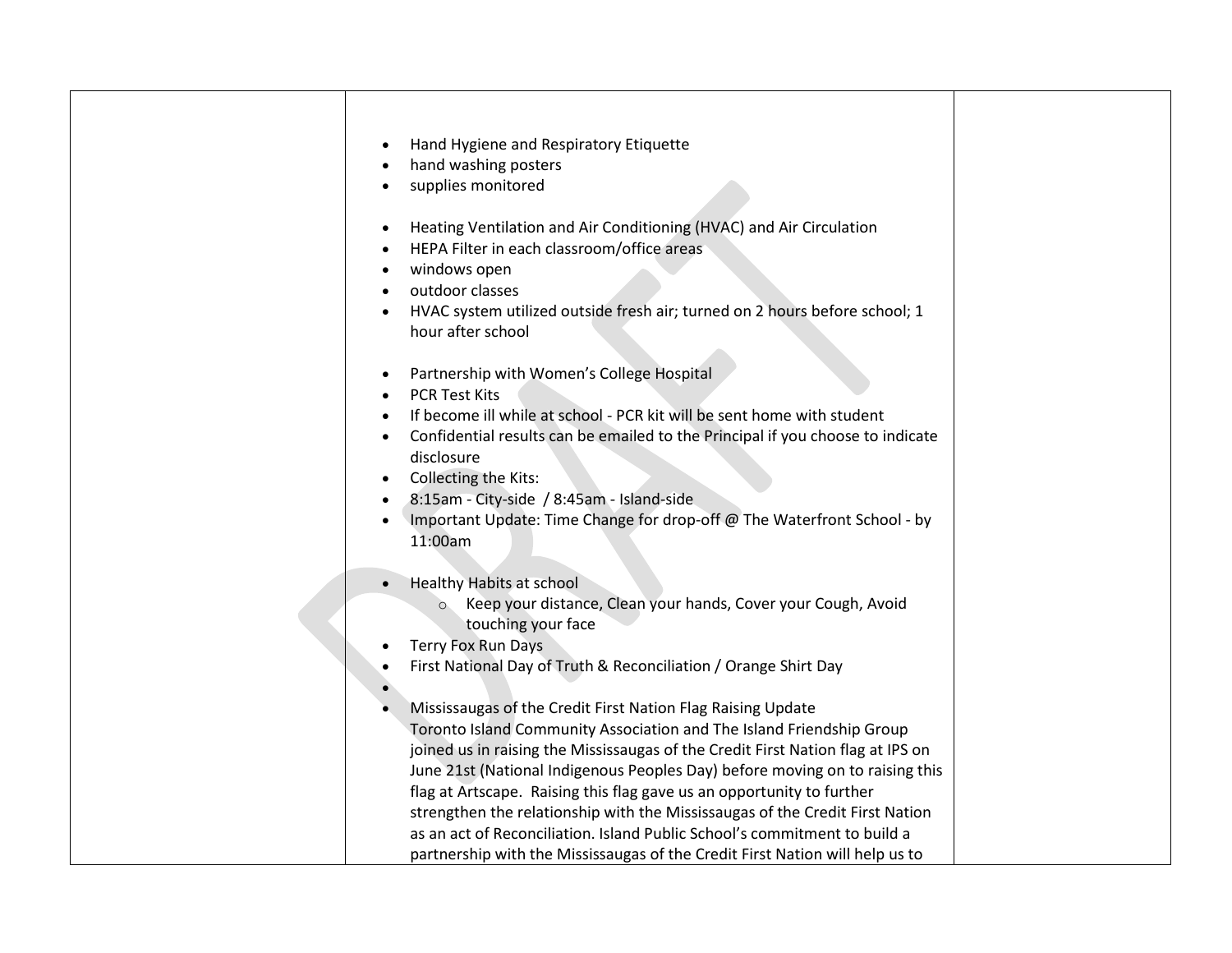| continue to find ways to infuse indigenous perspectives across the              |  |
|---------------------------------------------------------------------------------|--|
| curriculum and at IPS.                                                          |  |
| <b>UPDATES:</b>                                                                 |  |
| Partner with MCFN Councillor Evan Saulte to officially Raise Flag               |  |
| Working with TDSB Facilities to install an additional flag pole                 |  |
| Connect with the Urban Indigenous Education Centre                              |  |
| Invite Island partners to join                                                  |  |
| <b>Tower Gardens</b>                                                            |  |
| <b>Virtual Curriculum Nights</b>                                                |  |
| $\bullet$                                                                       |  |
| <b>Overview Of Year - Curriculum Expectations</b>                               |  |
| <b>Homework Expectations</b>                                                    |  |
| <b>General Overview of Assignments</b>                                          |  |
| Assessment                                                                      |  |
| Special Events, Themes, Classroom Happenings                                    |  |
| Communication                                                                   |  |
| <b>Additional Information</b>                                                   |  |
| Google Classroom - check that you have access - contact teacher with            |  |
| questions                                                                       |  |
| IPS Outdoor Spaces & Kindergarten Playground Updates                            |  |
| Working with TDSB to update this space                                          |  |
| Will include Student Voice in sharing ideas of design                           |  |
| Focus on the naturalization of this space similar to other areas of the outside |  |
| school yard                                                                     |  |
| Partnership with Outdoor Education                                              |  |
| <b>Transportation Updates</b>                                                   |  |
| <b>Health Screening</b>                                                         |  |
| City-side Students - Entrance of the ferry docks - 8:05am to 8:25am - ferry     |  |
| leaves at 8:30am SHARP                                                          |  |
| Island-side Students - At Wards Island prior to boarding school bus             |  |
|                                                                                 |  |
| City-Side Boarding the Ferry after Health Screening<br>$\bullet$                |  |
| Grade 1 to 6 Students may board the ferry to be seated in their designated      |  |
| areas                                                                           |  |
| Kindergarten Students may enter the pre-paid area to check-in with the          |  |
| Travel Safety Assistants; once checked-in they may proceed to board the         |  |
| ferry to be seated in their designated areas                                    |  |
|                                                                                 |  |
|                                                                                 |  |